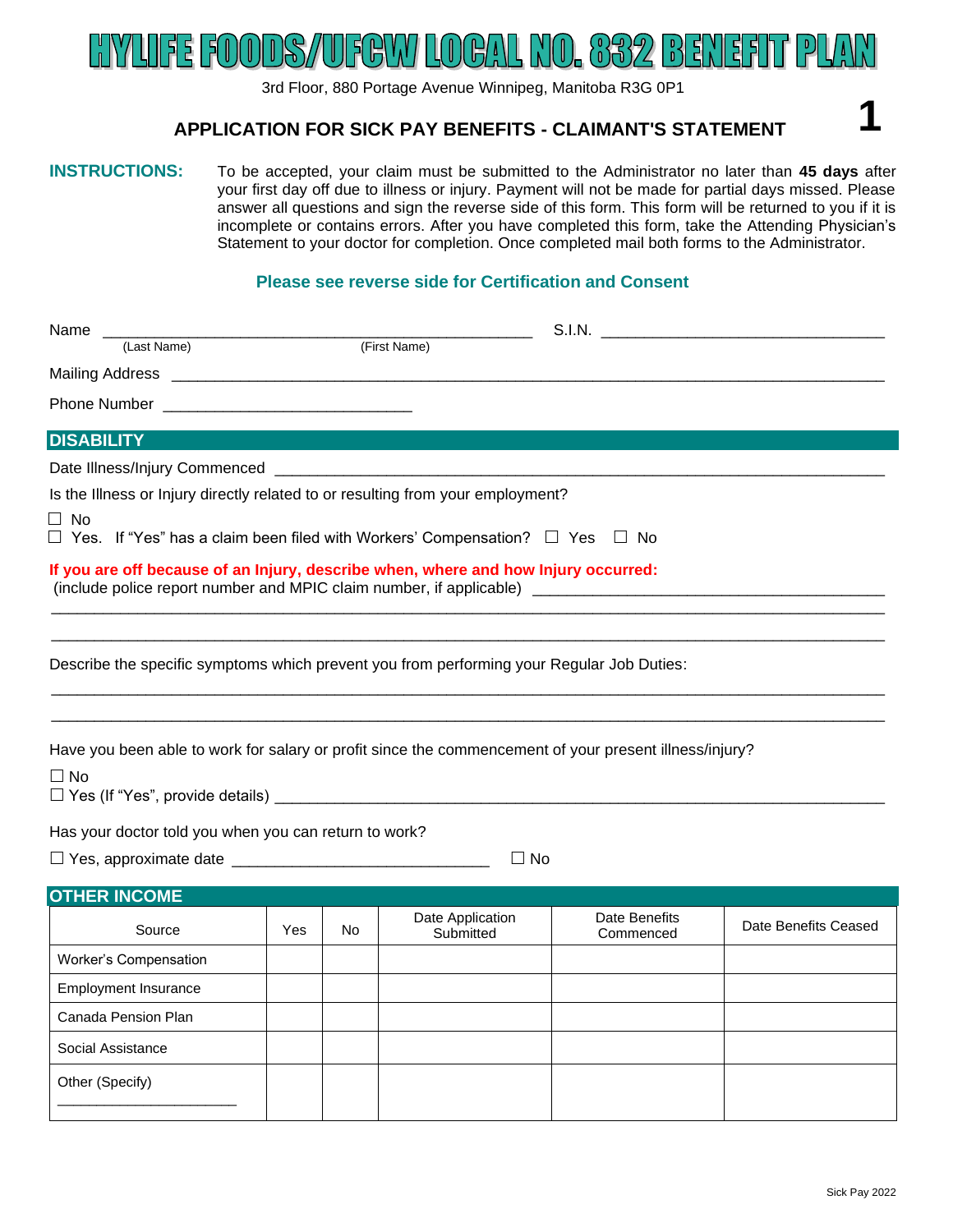#### **AUTHORIZATION/CERTIFICATION AND CONSENT**

I understand that it is an offense to make a false or misleading statement regarding the personal and claims information provided herein and declare that the information is true and complete.

I authorize any licensed physician, health care practitioner, hospital, clinic, institution, or other medical or medically related facility, insurance company or similar entity, third party administrator, government organization, employer and any of their agents performing services relating to any employee benefits or person, that has any record or knowledge of me or my health to release to the Plan administrator:

- (a) Any and all medical information, including x-ray films, photocopies of medical records, medical histories, physical, mental or diagnostic examinations and treatment notes. For purposes of this authorization, medical information specifically includes confidential information regarding HIV/AIDS, communicable diseases, alcohol or drug abuse, and mental health, as such information may relate to my claim for benefits.
- (b) Work information and history, including but not limited to, job duties and earnings.
- (c) Information concerning government benefits, including but not limited to, monthly benefit amounts and entitlement dates.

I understand that any information obtained by the Plan administrator will not be disclosed to anyone EXCEPT: insurance companies, third party administrators, administrators of government benefits, physicians, rehabilitation professionals, vocational evaluators, and any institution or person, on a need to know basis, for the purpose of verifying and/or evaluating benefit entitlements or as may be necessary to prevent or to detect the perpetration of a fraud.

I authorize the Plan administrator to release any and all of the information related to this claim to the Board of Trustees or to my employer, in confidence, when required to resolve my entitlement to benefits.

I authorize the use of my Social Insurance Number as an additional verification of my identity in the administration of my benefit entitlements. I understand that my Social Insurance Number will be kept in strictest confidence and will only be used for the specified purpose.

I understand that my personal information, as provided herein, as well as other personal information currently held or to be collected in the future, is required to: determine coverage and benefit entitlement; satisfy any reporting requirements of the provincial and federal governments; comply with civil and criminal law; determine future operating costs; accommodate audits of the Plan; and, if applicable, transfer data to a new replacement plan.

I hereby authorize the Board of Trustees and the service agencies they employ to: collect, record, use, disclose and, if applicable, destroy my personal information. I understand that all personal information will be kept confidential and secure, and that it will only be used for the purposes identified herein. Also, I understand that I may review this information to ensure that it is up-to-date and that I may withhold or revoke my consent for its use, at any time. However, I realize that if I withhold or revoke my consent for its use, thereby limiting or restricting the ability to determine coverage and benefit entitlement, my participation in the Plan may be cancelled.

This authorization is valid for the duration of my claim.

A photostatic copy of this authorization will be as valid as the original.

\_\_\_\_\_\_\_\_\_\_\_\_\_\_\_\_\_\_\_\_\_\_\_\_\_\_\_\_\_\_\_\_\_\_\_\_\_\_\_\_\_\_\_\_\_\_\_\_\_\_\_ \_\_\_\_\_\_\_\_\_\_\_\_\_\_\_\_\_\_\_\_\_\_\_\_\_\_\_\_\_ Signature of Claimant **Date Date Date Date Date Date Date Date Date Date Date Date Date Date** 

Signature (if other than Claimant) Date and the state of the Date of the Date of the Date of the Date of the Date of the Date of the Date of the Date of the Date of the Date of the Date of the Date of the Date of the Date

#### **THE TRUSTEES RESERVE THE RIGHT TO DENY OR TERMINATE BENEFITS AND RECOVER ANY PAYMENTS MADE FOR FAILURE TO DISCLOSE ALL RELEVANT INFORMATION**

\_\_\_\_\_\_\_\_\_\_\_\_\_\_\_\_\_\_\_\_\_\_\_\_\_\_\_\_\_\_\_\_\_\_\_\_\_\_\_\_\_\_\_\_\_\_\_\_\_\_\_ \_\_\_\_\_\_\_\_\_\_\_\_\_\_\_\_\_\_\_\_\_\_\_\_\_\_\_\_\_